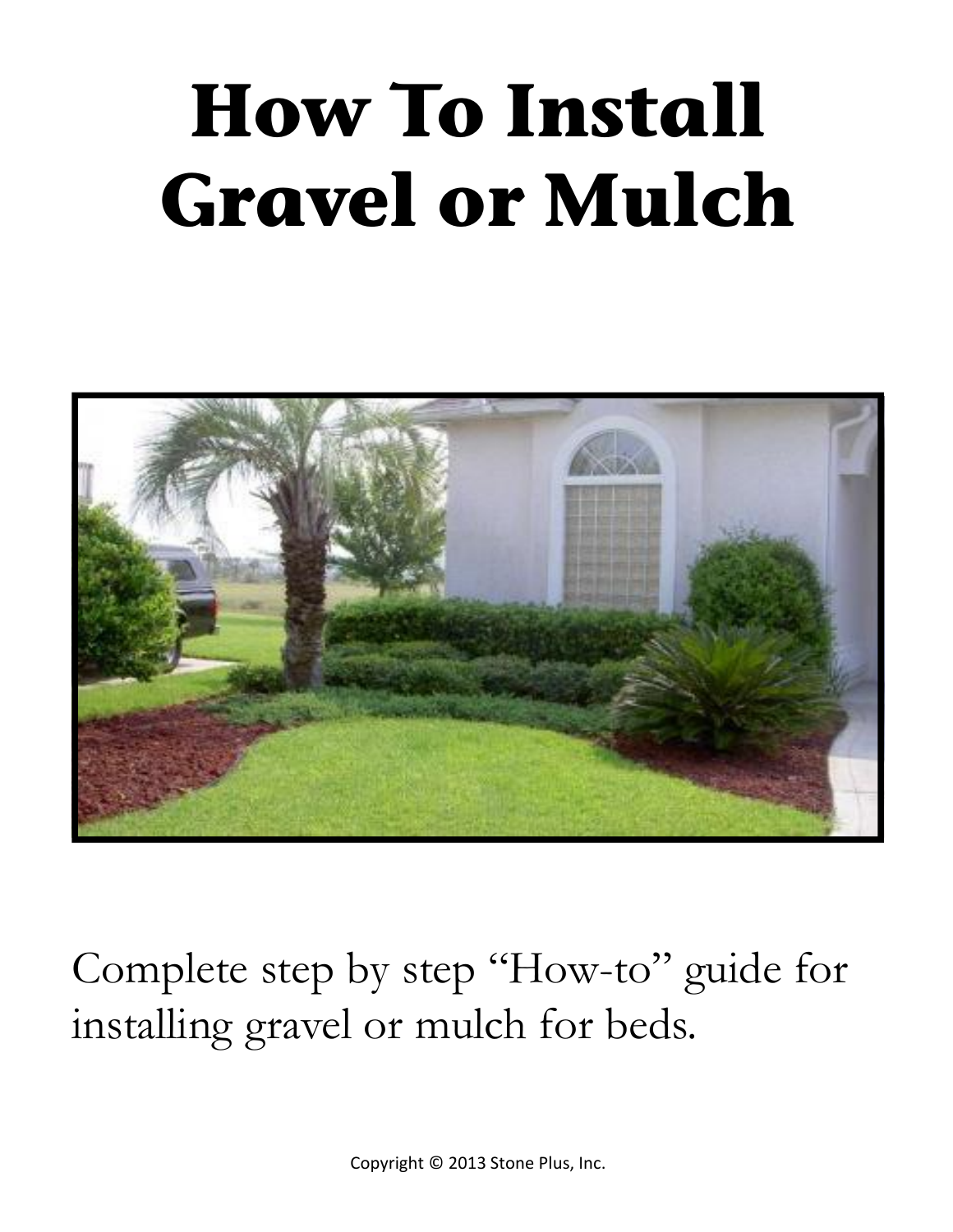### **Tools & Materials Required**

- Landscape Fabric & Securing pins (if overlapping fabric)
- Shovel (Garden Spade and Flat-Bladed)
- Garden Rake
- Wheelbarrow
- Work Gloves
- Safety Glasses
- Gravel or Mulch
- Edging

## **Choosing Your Gravel or Mulch**

When choosing the gravel or mulch you will be installing, keep in mind the surrounding landscape colors, shading and moisture.

Try to picture what color will contrast the surrounding area. Obtain samples of the product to bring home so you can see how it looks on-site. Stone Plus will offer small samples for that purpose.

## **Where To Begin**

First thing to do is to determine how much material you need. You will need to measure the width and length of all the areas you will be filling with the gravel or mulch, in order to calculate square footage. When possible do all measurements in feet. If you need to use inches make sure you measure both width and length in inches. Multiply width by length. This will give you square inches or square feet. To convert from square inches to square feet simply divide the square inches by 144. Once you have the total square footage and decide the depth you want, you can calculate how much material is needed.

The depth needed is dependent on the material chosen. Mulch and gravel under 1-1/2" in size will need to be 2-1/2" deep. Gravel 1-1/2" to 2" will need to be 3" deep, and 2" to 4" gravel needs to be 4" deep. This is to provide complete coverage and so you cannot see the landscape fabric (weed-mat) through the gaps in the gravel. Refer to the coverage table (Fig. 1). You will need to take the total square footage and divide by one of the factors in order to calculate the total cubic yards of material to order.

For example, for 1" gravel, you would want 2-1/2" depth for proper coverage. In that case divide your total square footage by 129.6. The result is the total cubic yards you need. Round off to next higher 1/4 cubic yard. (Most suppliers sell in 1/4 yard increments). For 3" depth, divide by 108, and so on. If you plan on purchasing bags or buckets you can convert from cubic yards to bags or buckets using the conversion info (Fig. 1). For example, to find number of bags, multiply the cubic yards by 54. For 5 Gal. buckets, multiply cubic yards by 36.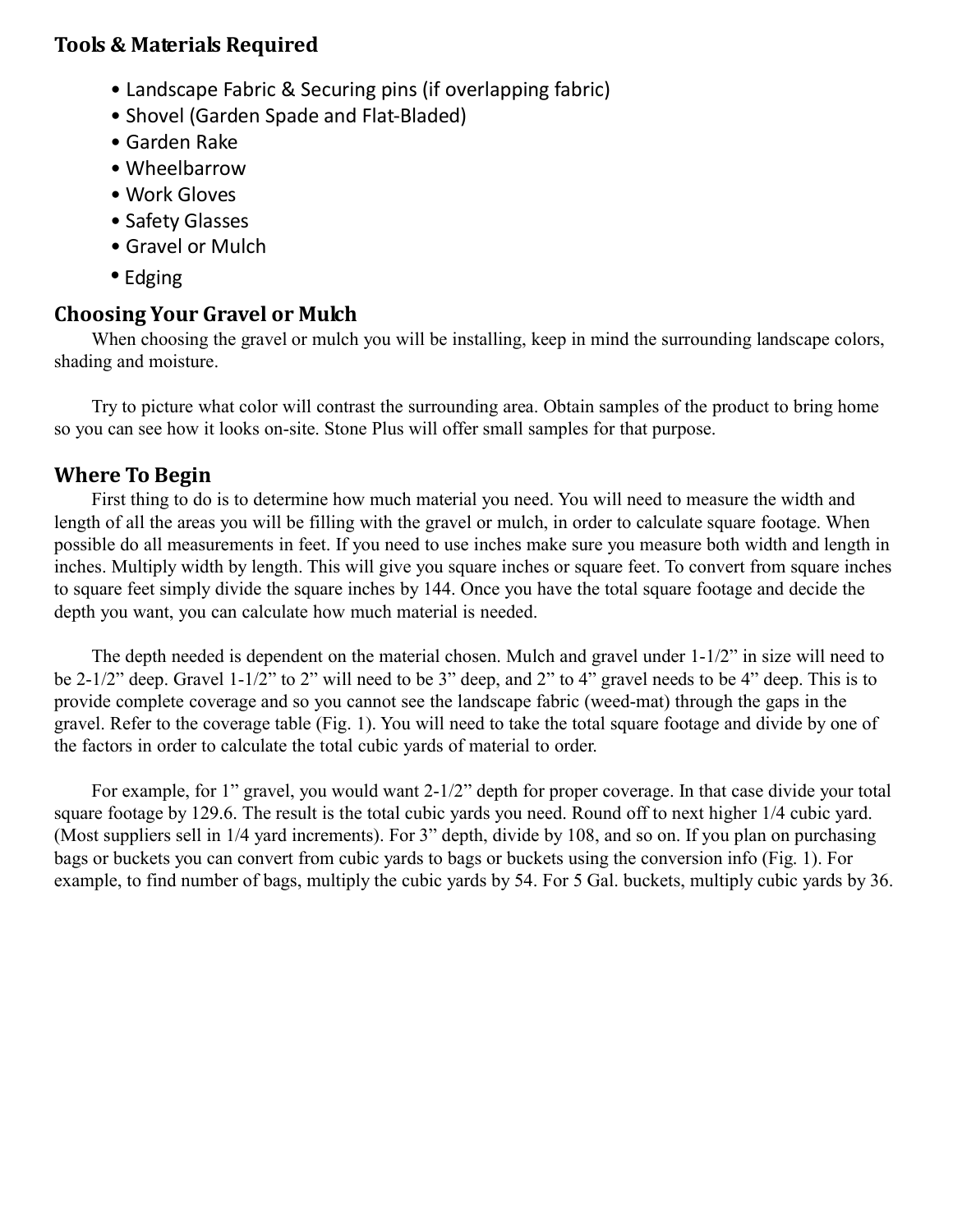#### **Preparing The Bed Area**

Next step is to prepare the bed area. If you are removing sod to make a new bed, cut the sod cleanly around the outside border of the bed. Dig down about 4" around the perimeter to provide room for a border material such as Oly-Ola Black Jack or Super Edge vinyl edging. There are many different edging materials available including vinyl, metal, stone and concrete products. If you decide to use stone or concrete products you may need to adjust the bed depth to accomodate the height.

Install your border first. Follow instructions for the type of border you purchased. The most commonly used border is the Black Jack vinyl edging (see Fig. 2).

After securing the entire border, the next step is to install the landscape fabric. Choose a good quality fabric, such as Fabriscape 3.1 oz. or heavier. Fabric comes in various widths, typically 3', 4' and 6' wide. Stone Plus will cut a roll to any length desired, from 1' to 250'.

Lay out the fabric and overlap any seams by at least 6" and secure the seams with securing pins (see Fig. 3). Pins come in packs of 15 or bulk. Place pins approximately 3' to 4' apart. This will help prevent the fabric from spreading apart under the weight of the material on top. If you have plants already in the ground you can cut X shaped slits in the fabric and place over the plants (see Fig. 4). If you're adding plants later, you can simply cut an X opening and dig into the soil to make room, place the plants in, then wrap the fabric as tight around the plants as possible.

Now it's time to spread your gravel or mulch. You will want at least 2-1/ 2" thick coverage for mulch and gravel under 1-1/2" in size. Place small piles at random locations around the bed using a wheelbarrow. Then spread using a garden rake. Try to maintain a uniform depth to maximize your coverage. Do not pile material high around the border. Try to keep it fairly even with the edging material.

For stone, when done raking you should rinse it off with a hose to clear away any dust to expose the full color.

| <b>Helpful Conversions:</b>                     | Fig. 1 |
|-------------------------------------------------|--------|
| $(54)$ 1/2 Cubic Foot Bags = 1 Cubic Yard       |        |
| $(36)$ .75 Cu.Ft. 5 Gal. Buckets = 1 Cubic Yard |        |
| (9) 3 Cubic Foot Bags = 1 Cubic Yard            |        |
| $(13.5)$ 2 Cubic Foot Bags = 1 Cubic Yard       |        |
| <b>Bulk Material Coverage:</b>                  |        |
| 1 Cubic Yard of gravel, dirt or mulch covers:   |        |
| 162 Square Feet at 2 Inch Depth                 |        |
| 129.6 Square Feet at 2-1/2 Inch Depth           |        |
| 108 Square Feet at 3 Inch Depth                 |        |
| 81 Square Feet at 4 Inch Depth                  |        |

**Fig. 4**







*enough to fill in any dips or holes in the ground and to account for any uneven spreading.*